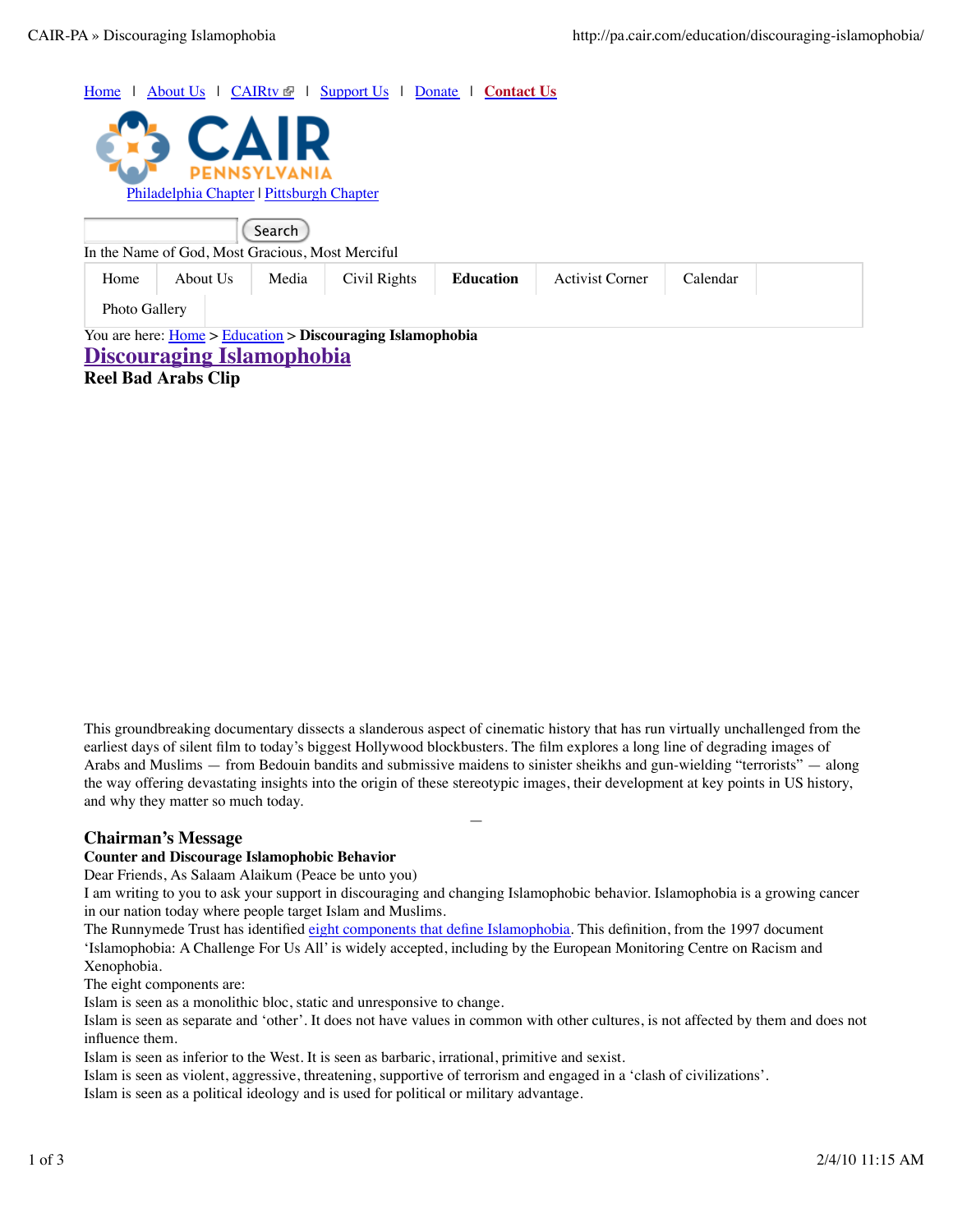Criticisms made of the West by Islam and Muslims are rejected out of hand.

Hostility towards Islam is used to justify discriminatory practices towards Muslims and exclusion of Muslims from mainstream society.

Anti-Muslim hostility is seen as natural or normal.

The following 10 ideas may help to discourage Islamophobia and encourage its removal from the public sphere:

## **1. Don't make assumptions about Muslims.**

Stereotypes hurt everyone. Examine what your prejudices are and make adjustments to view people based on facts not assumptions.

### **2. Make an effort to get to know Muslims.**

Look for things in common with Muslims and celebrate the differences. We can learn from and appreciate something about everyone.

### **3. Learn about Islam.**

Learn about Islam, even if you're not interested in exploring alternative religious ideas. This will give you a chance to reflect on your own beliefs and values. It will also empower you to discourage Islamophobia.

### **4. Learn how to recognize anti-Muslim bias.**

Do you view Muslim culture as a distinct, fixed entity with separate values? If your answer is yes, you may be harboring cultural racism. All cultures are diverse and dynamic. By sensitizing yourself to this fact, you empower yourself to treat every person as an individual and thereby contribute to the promotion of a vibrant, inclusive civil society.

### **5. Explore the unfamiliar.**

Attend an organization meeting or an event at the nearest religious center of a different faith community. This first-hand experience can be enlightening and give you perspective.

### **6. If you witness a hate crime, report it.**

If you observe someone's property or person being attacked, call the police and let the victim know that you are a witness. This is one of the best ways to combat the violent expressions of hate. It is also a civic duty.

## **7. Don't remain silent when you encounter anti-Muslim prejudice.**

Silence may be mistaken for tolerance by others. Don't let your silence speak for you. Simply say, "I don't find that interesting," or "I don't appreciate remarks like that." If the incident of bias involved a mistreatment of a Muslim, do what you can to help resolve the problem.

### **8. Be a proactive parent.**

Expose your children to religious diversity at a young age. Encourage them to get acquainted with their Muslim classmates. Studies show that knowing a Muslim is correlated with a more tolerant attitude.

## **9. Support anti-prejudice organizations.**

By volunteering, donating or being an advocate, working with other groups toward the same goal can be beneficial to you and the community. By getting involved, your voice can contribute to the promotion of tolerance and understanding.

—

#### **10. Be a role model.**

Practice the values of toleration and good citizenship with everyone in your life. Such behavior has a greater impact on combating prejudice than any words.

Please join CAIR-PA Board members in helping people change Islamophobic behaviors.

Sincerely,

Iftekhar Hussain

Chairperson, CAIR-PA Philadelphia Chapter

# **Discouraging Islamophobia**

*written and compiled by Sheila Musaji*

*Reprinted from The American Muslim*

## **Contents:**

Polls, statistics, and surveys relating to Islam and Muslims Resources for Responses to Islamophobia and Allegations Against Islam and Muslims Claim That All Terrorists are Muslims Ignores History Alarming Statements 1 – 2000 and before Alarming Statements 2 – 2001-2005 Alarming Statements 3 – 2006-2007 Prejudice, Racist, or Violent Incidents at MOSQUES Incidents, hate crimes MEDIA, Propoganda & Perception Cleared, falsely accused, not guilty, innocent